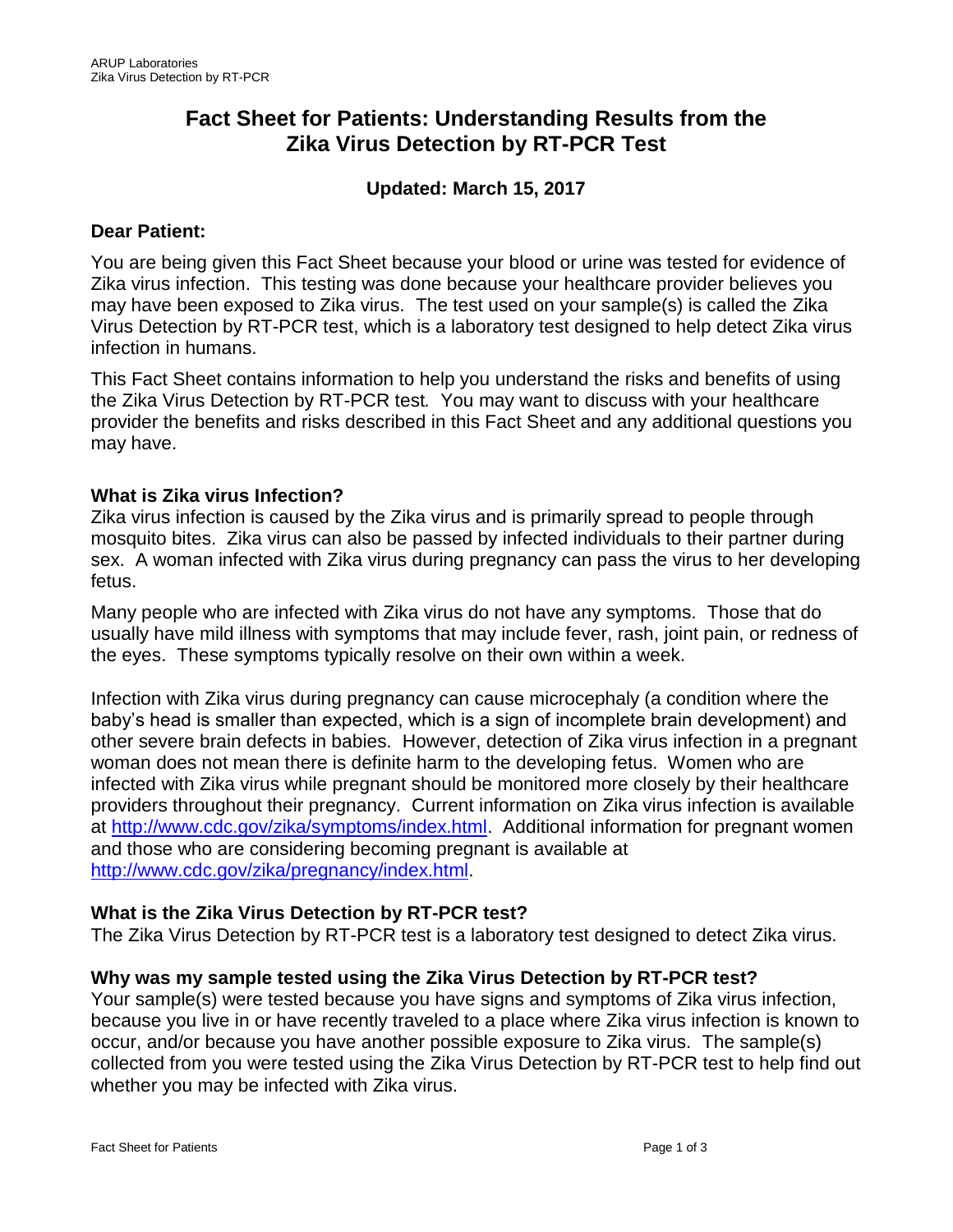## **What are the known and potential risks and benefits of the Zika Virus Detection by RT-PCR test?**

Besides possible discomfort or other complications that can happen when your sample(s) are collected, there is a risk that the test result is incorrect (see below for more information). The benefit of having this test is that the results of this test can help inform your healthcare providers when making recommendations about your care and, if you are pregnant, the care of your developing fetus. The results of this test may help limit the spread of Zika virus in your community.

#### **If this test is positive for Zika virus, does it mean that I have Zika virus infection?**

If you have a positive test result, it is very likely that you have or have had a recent Zika virus infection. It is possible that you may have Zika virus detected and not have any symptoms. There is a very small chance that this test can give a positive result that is wrong; this is called a "false positive" result. If your result from this test is positive, your healthcare provider or health department will work with you to take care of yourself and, if you are pregnant, to monitor the health and development of your fetus.

If you have a pregnant partner and you are positive for Zika virus infection, you should use condoms and/or other barriers (e.g., dental dams) consistently and correctly during sex, or abstain from sex with your partner, for the duration of the pregnancy, to lessen the risk that you may pass Zika virus infection to your partner. If you have a positive test result for Zika virus and you are considering becoming pregnant or have a partner who might become pregnant, then you should discuss the risks with your healthcare provider.

Information about steps to take if you are diagnosed with Zika virus infection is available at [http://www.cdc.gov/zika/symptoms/treatment.html.](http://www.cdc.gov/zika/symptoms/treatment.html)

## **If I am pregnant and my test is positive for Zika virus, does it mean that my child will have a birth defect?**

No, not necessarily. Although evidence shows that Zika virus infection during pregnancy is a cause of birth defects and other poor pregnancy outcomes, not all Zika virus infections result in these problems. At this time, we do not know how likely it is that a fetus will have microcephaly or other problems if his/her mother is infected with Zika virus while she is pregnant.

A positive test result for Zika virus infection during pregnancy signals to your healthcare providers to watch your pregnancy more closely, meaning they might do more ultrasounds or other tests to check the growth and development of your fetus. More information for pregnant women who have tested positive for Zika virus infection is available at: [http://www.cdc.gov/zika/pregnancy/protect-yourself.html.](http://www.cdc.gov/zika/pregnancy/protect-yourself.html)

## **If this test is negative for Zika virus, does it mean that I do not have a Zika virus infection?**

A negative test result means that virus was not found in your sample. For Zika virus, a negative test result for a sample collected while a person has symptoms usually means that Zika virus did not cause your recent illness.